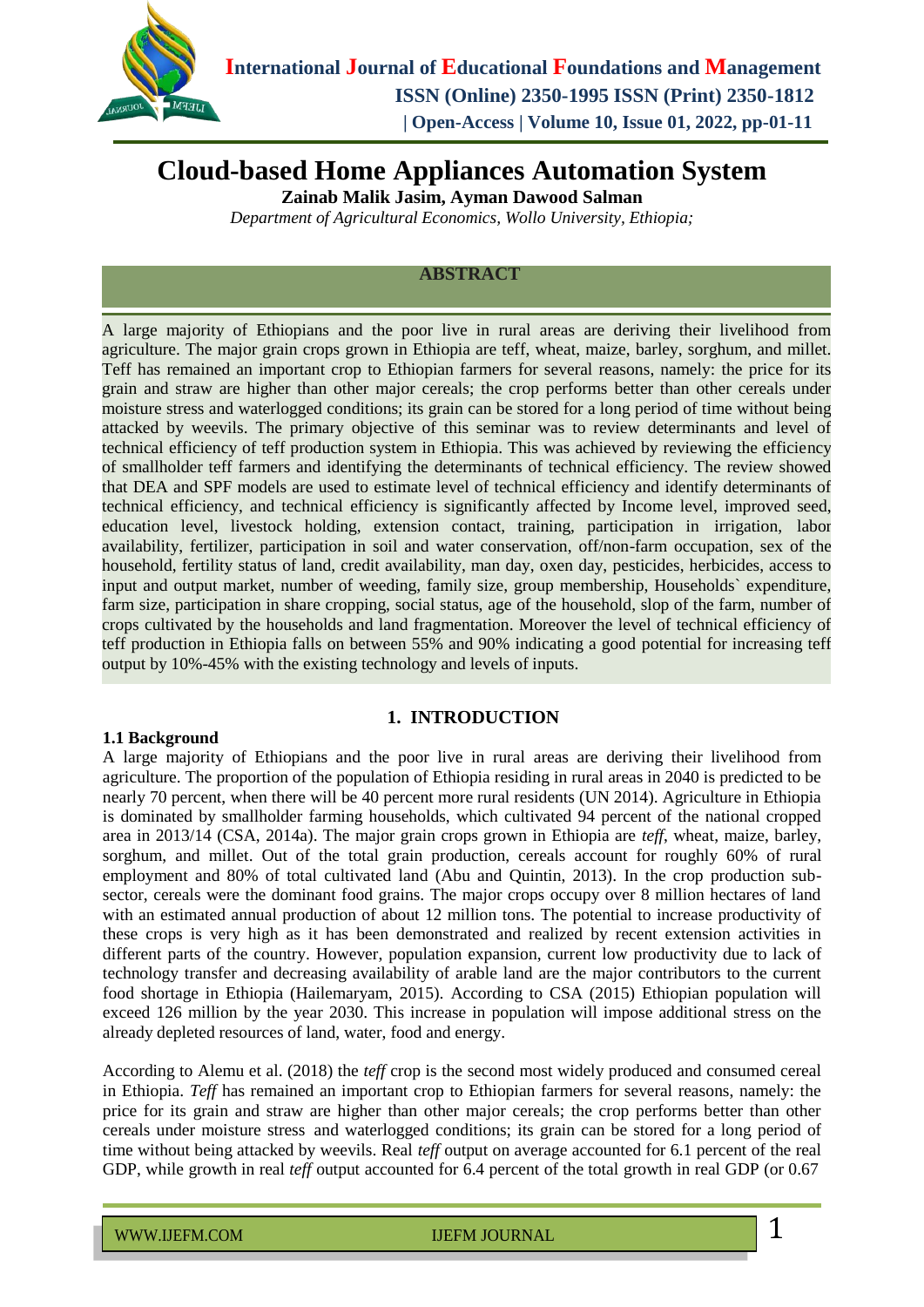percent of the 10.7 percent growth in real GDP). The evidence indicates that part of the growth in *teff* output has been driven by increases in cultivated area, which averaged 4 percent during the same period (Dorosh *et al*. 2015). *Teff* accounted for about a fifth of the nationwide agricultural area and was cultivated by nearly half of smallholder farmers during the 2004/05-2013/14 period (CSA 2005a-2014a). It is the most commercialized cereal crop in Ethiopia (Bachewe and Taffesse, 2015). Various staple crops dominate different parts of Ethiopia; however, *teff* is either the principal staple or among the most consumed crops in almost all parts of the country. Moreover, the demand for *teff* is elastic with respect to income. The share of spending on *teff* in food expenditure is highest in urban areas and increased by 3.4 percent nationwide between 2005 and 2010, during which time real income increased considerably and the share of all other cereals declined (Worku *et al,* 2014). As it is one of the most popular cereals in Ethiopia, it has been historically neglected compared with other staple crops. Furthermore, approximately 6 million households grow *teff* and it is the dominant cereal crop in over 30 of the 83 high-potential agricultural districts. In terms of production, *teff* is the dominant cereal by area planted and second only to maize in production and consumption. However, yields are relatively low (around 1.4 ton/ha.) and high loss rates (25-30% both before and after harvest) reduce the quantity of grain available to consumers by up to 50% (CSA, 2014).

#### **1.1. Objectives of the seminar**

The general objective of the seminar is to review the technical efficiency of *teff* producing farmers in Ethiopia.

The specific objectives of the seminar are;

- 1. To explain the different efficiency measurement methodologies used to identifying technical efficiency factors,
- 2. To review the level of technical efficiency of *teff* production in Ethiopia,
- 3. To review the determinants of technical efficiency of *teff* production in Ethiopia.

### **2. TECHNICAL EFFICIENCY OF** *TEFF* **PRODUCING FARMERS**

#### **2.1. Concepts and Definitions of Technical Efficiency**

Farrell (1957) defined efficiency as the ability of farm"s production to attain optimum level of output from a given bundle of input. Many scholars used productivity and efficiency interchangeably and consider both as the measure of performance of a given firm. However, these two interrelated terms are not precisely the same things (Coelli, 1995). In simple term, production frontier defines the current state of technology in an industry, firms in that industry would presently be operating either on that frontier, if they are perfectly efficient or beneath the frontier if they are not fully efficient.

On the other hand, productivity improvements can be achieved in two ways. Once can either improve the state of the technology by inventing new ploughs, pesticides, rotation plans, etc. this is commonly referred to as technological change and can be represented by an upward shift in the production frontier. Alternatively one can implement procedures, such as improved farmer education, to ensure farmers use of the existing technology more efficiently.

This would be represented by the firms operating more closely to the existing frontier. It is thus evident that productivity growth may be achieved through either technological progress or efficiency improvement, and that the policies required to address these two issues are likely to be quite different. Production technology is commonly modeled by means of production function, which in the scalar output case specifies the maximum output obtainable from an input vector. The degree to which the actual output of a production unit approaches its maximum is the technical efficiency of production. Productivity is the quantity of a given output of a firm per unit of input. Technical efficiency (that part of efficiency which explains the physical performance of a firm) measures the relative ability of a firm to get the maximum possible output at given input or set of inputs. Technically efficient firms are those firms that are operating on the production frontier that represents the maximum output attainable from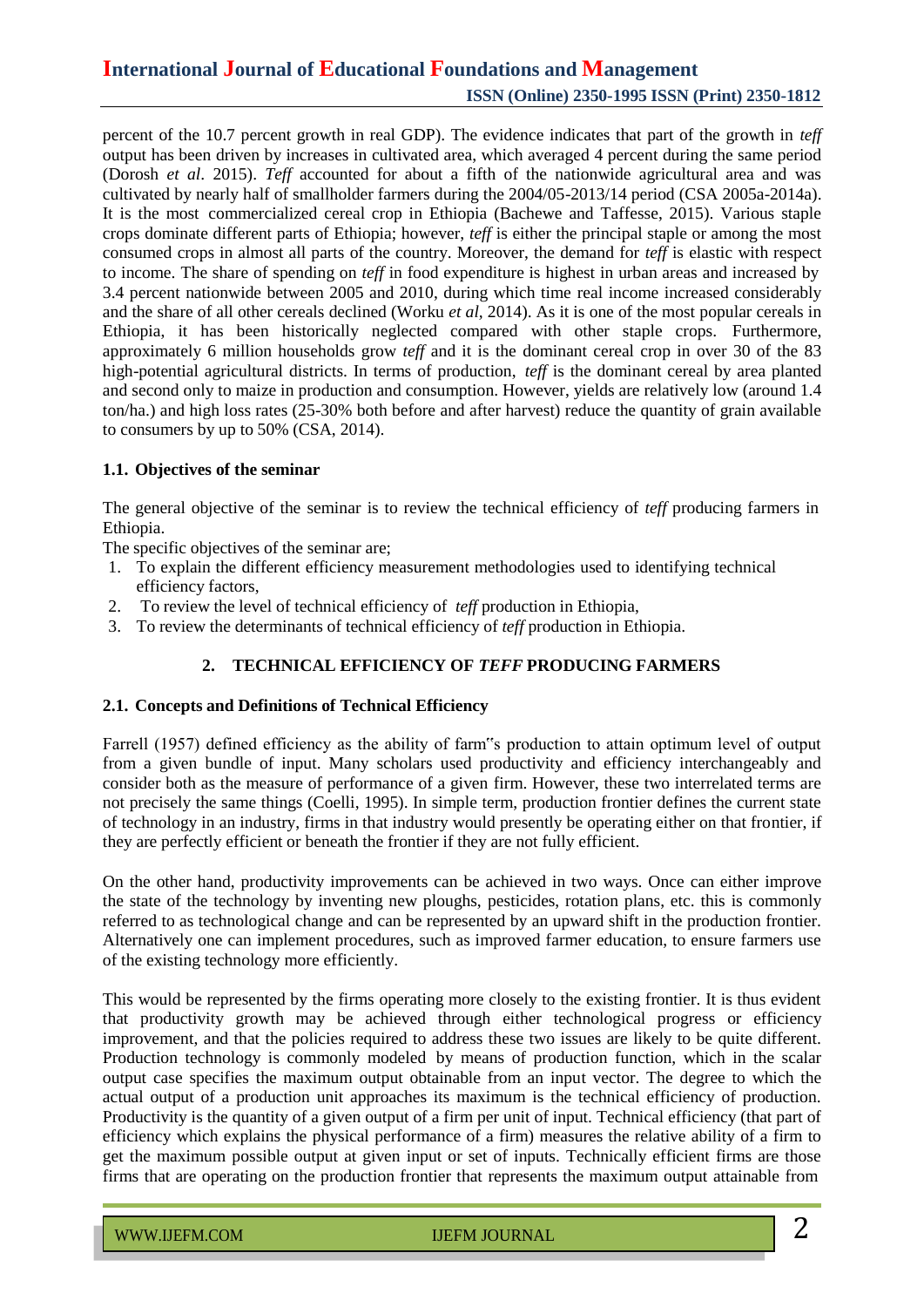each input level (Coelli, 1995). The concept of efficiency is considered with the relative performance of processes used in transforming given inputs into output. Farrell (1957) identified at least two types of efficiency. These are technical and allocative efficiencies. Technical and allocative efficiency (price efficiency) in production, which together comprises the economic efficiency are through the use of frontier production function. While technical efficiency relates the physical input with the optimum level of output that can be produced at a given level of technology, Allocative efficiency reflects the ability of a firm to use the inputs in optimal proportions, given their respective prices and the production technology. Economic efficiency is the multiplicative product of technical and allocative efficiencies.

The simple and straight forward way of measuring efficiency of a farm could be yield per hectare. However, given output is a function of multiple inputs in the reality, this is very simplistic way of measurement in that it only considers a single input of production, land. The other technique is to use the conventional econometric analysis, which generally assumes that all producers always manage to optimize their production process. However, there are discrepancies between production amount and production values even if the enterprises have identical technological constraints. This depends upon different productive capabilities and less favorable utilization resources by some enterprises (Burhan, Ceylan, and Hatice, 2009).

The traditional, least squares-based, regression techniques attribute all departures from the optimum exclusively to random statistical noise. However, producers do not always succeed in optimizing their production. Therefore, it is desirable to recast the analysis of production away from the traditional functions towards frontiers (Kumbhakar and Lovell, 2000). Thus production frontier characterizes the minimum input bundles required to produce a given level of output or the maximum possible level of production of output from a given level of inputs, commonly called technical efficiency. Even though there is some similarity between terms production efficiency and technical efficiency, however, they are not same. The simplest way to differentiate production and technical efficiency is to think of productive efficiency in terms of cost minimization by adjusting the mix of inputs*,* whereas TE is output maximization from a given mix of inputs (Palmer and Torgerson, 1999).

According to Coelli (1995) in analyzing efficiency, fitting a frontier model performs better than Ordinary Least Square (OLS) regression. The two main benefits of estimating the frontier function, rather than average (e.g. OLS) functions, are that:

- i. Estimation of an average function will provide a picture on the shape of technology of an average firm, while the estimation of the frontier function will be most heavily influenced by the best performing firm and hence reflect the technology they are using.
- ii. The frontier function represents a best practice technology against which the efficiency of firms within the industry can be measured. It is this second use of frontiers, which leads to widely application of estimating frontier functions.

#### **2.2. Approaches of efficiency measurement**

Basically there are two approaches in measuring efficiency: input oriented and output oriented. The output oriented approach deals with the question "by how much output could be expanded from a given level of inputs?" Alternatively one could ask "by how much can input of quantities be proportionally reduced without changing the output quantity produced?" This is an input oriented measure of efficiency. However, both measures will coincide when the technology exhibits constant returns to scale, but are likely to vary otherwise (Coelli andBattese, 2005).

#### **2.2.1. Input-oriented efficiency measures**

The concept of input-oriented measures of efficiency of a firm which uses two inputs  $x_1$  and  $x_2$  to produce a single output y, under the assumption of constant return to scale can be illustrated in Figure1. Two inputs  $x_1$  and  $x_2$  are represented on horizontal and vertical axes respectively. EE\* represents an isoquant of a fully efficient firm. All points on this iso-quant represent technically efficient production.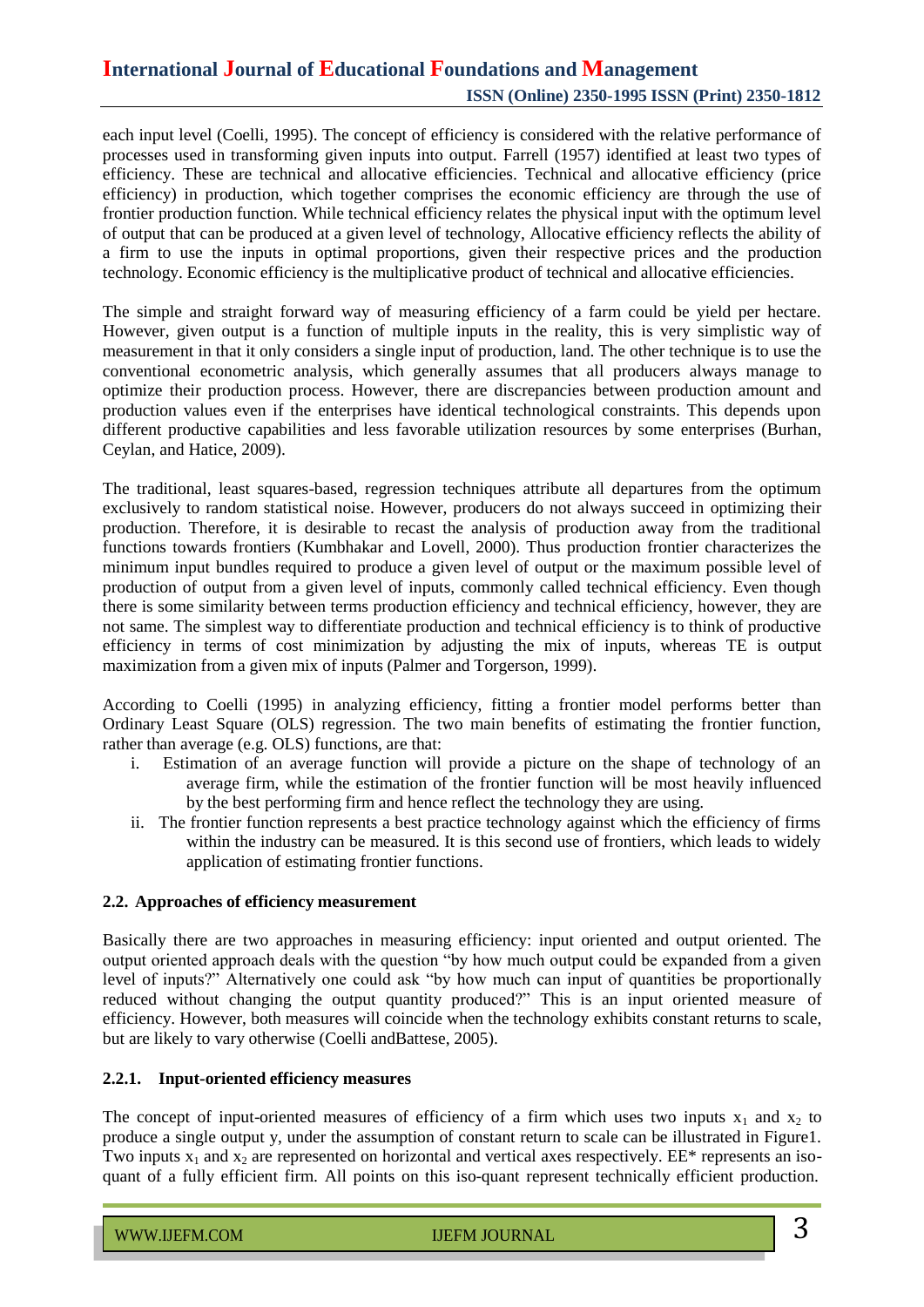Assume a firm is producing at point A as shown in Figure 1; this firm produces the same level of output as is produced by the fully efficient firm. To define the technical efficiency (TE) of this firm, a line is drawn from the origin to the point A. This line crosses the iso-quant at the point C. In the case of a fully efficient firm,  $y^*$  amount of output (y) is produced using inputs (x<sub>1</sub> and x<sub>2</sub>) at point C whereas in case of the observed firm, operating at A, additional inputs are used to produce  $y^*$  amount of output (y). Therefore, observed firm, operating at A, does not use inputs efficiently. The technical efficiency of the observed firm can be defined as the ratio of the distance from the point C to the origin over the distance of the point A from the origin:



Figure 1: Input-oriented measures for technical, allocative and economic efficiencies Source: Reproduced from Coelli *et al.* (1998).

The distance CA represents the technical inefficiency of the observed firm, which is the amount by which all inputs could be proportionally reduced without reduction in output. The value of TE lies between 0 and 1. A firm is technically efficient if it has TE equal to 1. If the value of TE is less than 1, the firm is technically inefficient. If input prices are given, allocative efficiency (AE) can also be calculated. A line DD*\** is drawn tangent to the iso-quant EE*\** at the point C\*. The line DD\* represents an iso-cost line showing all possible quantities of the two inputs, given their relative market prices that would cost the same amount to the firm. Slope of the iso-cost line represents the input price ratio. For output quantity produced at point C, the best use of inputs is at point C\**,* because it represents the minimum cost. The allocative efficiency of the firm is defined as:

$$
AE = \frac{OB}{OC}
$$
 (2)

At point C\* a farm is both technically and allocatively efficient. Distance BC represents the reduction in production cost that would occur if production were to occur at allocatively and technically efficient point C\*, instead of at technically efficient but allocatively inefficient point C. Value of allocative efficiency lies between 0 and 1. A value of 1 indicates that the firm is allocatively fully efficient while value less than 1 indicates that the firm is allocatively inefficient.

The economic efficiency (EE) is defined as the product of technical and allocative efficiency.

| $EE = TE \times AE$                                  | (3) |
|------------------------------------------------------|-----|
| $\overline{EE} = \frac{OC}{OA} \times \frac{OB}{OC}$ |     |

WWW.IJEFM.COM IJEFM JOURNAL 4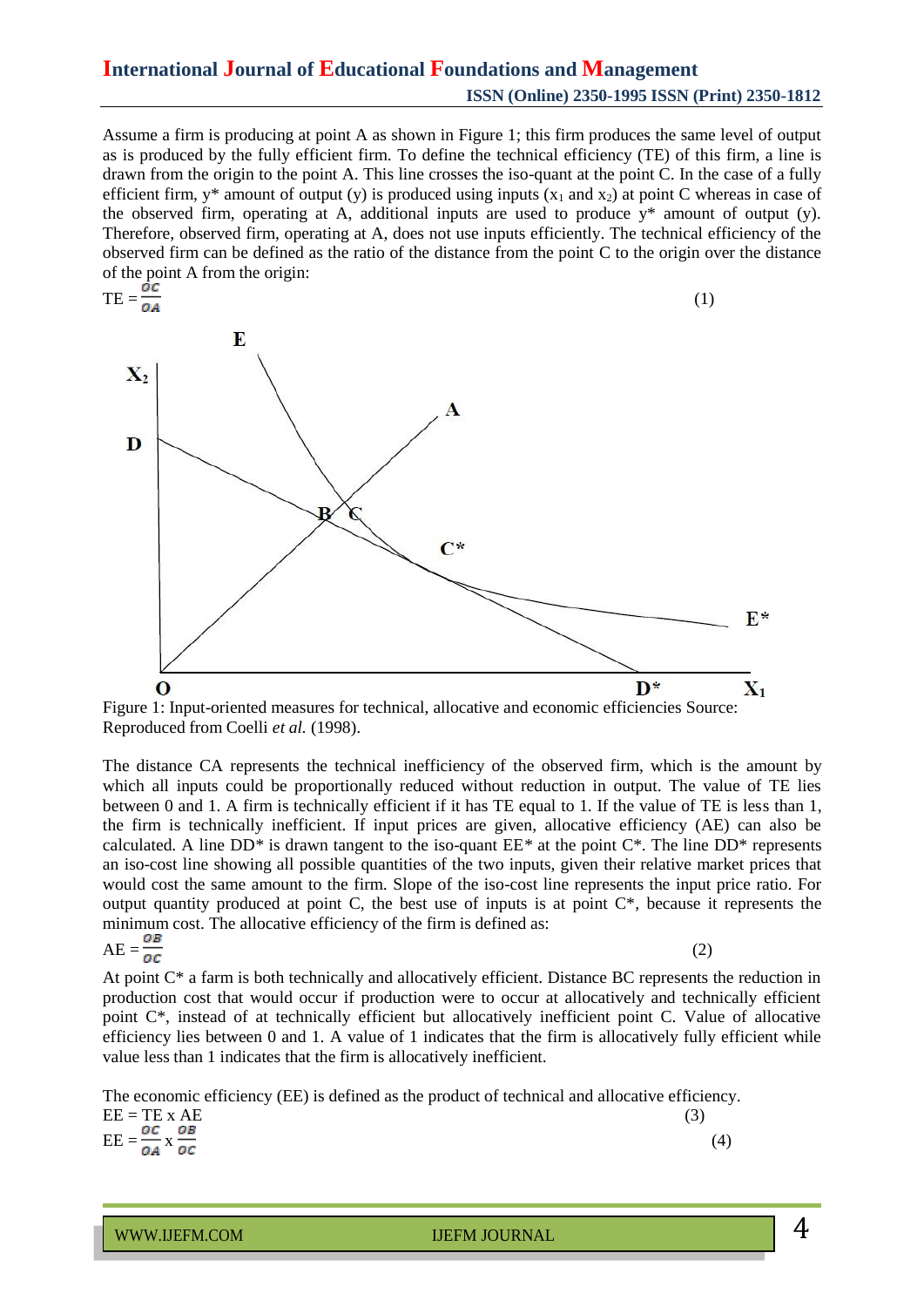# $\text{EE} = \frac{1}{24}$  (5)

Value of economic efficiency is bounded between 0 and 1. Value of 1 indicates that the firm is economically fully efficient while value less than 1 indicates that the firm is economically inefficient.

#### **2.2.2. Output-oriented efficiency measures**

The output oriented measures of efficiency focuses on the changes in output of a firm that may be achieved when using the same quantity of inputs. The concept of output-oriented

Measures of efficiency of a firm producing two outputs  $(y_1$  and  $y_2)$  with one input can be illustrated using Figure 2. Two outputs  $y_1$  and  $y_2$  are represented on horizontal and vertical axes respectively. AA\* is a production possibility curve showing different combinations of two outputs  $(y_1$  and  $y_2)$  produced using a given level of input  $(x_1)$ . AA\* production possibility curve represents a technically efficient practice. Any firm that is producing at this curve is said to be a technical efficient firm. A firm that is producing at point B is technically inefficient firm because it lies below the production possibility curve AA\* that represents the upper bound of production possibilities. To define the technical efficiency of the observed firm producing at point B, a line is drawn from the origin to the point B. This line crosses the production possibility curve at point C. The observed firm uses the same input level as is used by the fully efficient firm, operating at point C. The technical efficiency of the observed firm is defined by the ratio of the distance of the point B to the origin over the distance from the point C to the origin. *TE = OB/OC* The distance BC represents the level of technical inefficiency. It is the amount by which outputs could be increased without requiring extra inputs.



Figure 2: Output-oriented measures for technical, allocative and economic efficiencies Source: Reproduced from Coelli *et al.* (1998)

If there is price information it is possible to calculate allocative efficiency. Line EE\* represents an isorevenue curve which is drawn tangent to the production possibility curve at  $F^*$ . The line OB meets it at point D. The allocative efficiency of the observed firm is defined by the ratio of the distance of point C to the origin over the distance of point D to the origin.

$$
AE = \frac{\partial E}{\partial D}
$$
  
The economic efficiency of the observed firm is defined as:  
EE =  $\frac{\partial B}{\partial C}$  x  $\frac{\partial C}{\partial D}$  (7)  
EF =  $\frac{\partial B}{\partial D}$  (8)

$$
EE = \frac{\partial B}{\partial D} \tag{8}
$$

# WWW.IJEFM.COM IJEFM JOURNAL 5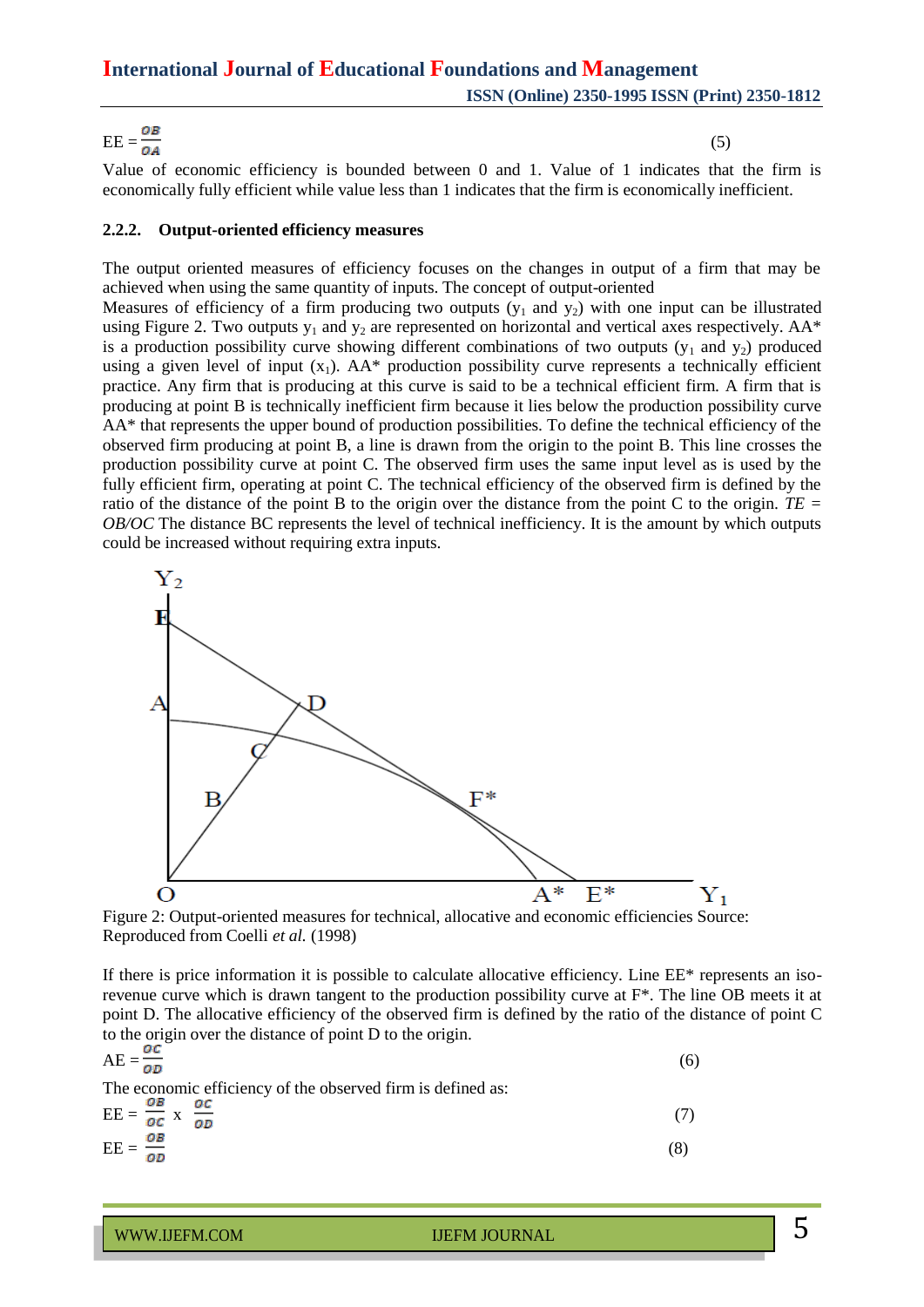#### **2.3. Models of Efficiency Measurement**

Agriculture is a key in economic development in developing counties. The adoption of new technologies designed to improve farm output and then increase farmer income. The measurement of technical inefficiency in the agricultural sector of developing and developed counties has received attention since the late eighties from an increasing number of researchers, as the frontier approaches to efficiency measurement have become more popular. The production frontier approach to technical inefficiency measurement makes it possible to distinguish between shifts in technology from movements towards the best-practice frontier. By estimating the best practice production function (an unobservable function) this approach calculates technical efficiency as the distance between the frontier and the observed output. Two different groups of technique have been used to measure technical efficiency under the frontier approach, which differ in the assumptions imposed on the data; non-parametric linear programming technique (Data Envelopment Analysis, DEA), and the Parametric Stochastic Frontier Approach (SFA).

#### **2.3.1. Non-parametric frontier model**

The non-parametric approach has been traditionally assimilated into Data Envelopment Analysis (DEA); a mathematical programming model applied to observed data that provides a way for the construction of production frontiers as well as for the calculus of efficiency scores relatives to those constructed frontiers. Data Envelopment Analysis (DEA) is a non-parametric method and can easily handle multiple input and output. Moreover, in DEA, application inputs and output can have very different units of measurement without requiring any a priori trade off or any input and output prices. An input oriented BCC/ Banker- charnes-cooper model/ suggested an extension of the CRS DEA model and the model is given below for N decision making unit (DMU), each producing M outputs by using K different inputs (Coelli *et al*., 1998).

 $\text{Min }_{\varphi} \lambda \Phi$  (9) Subject to  $-y_i + Y \lambda \Delta$ 

 $Φx_i - Xλ$  $\partial$ 

NIλ=1,  $λ\overline{20}$ 

Where  $\Phi$  is a scalar, NI is convexity constraint and  $\lambda$  is N x 1 vector of constants. Y represents output matrix and X represents the input matrix. The value of  $\Phi$  will be the efficiency score for the i<sup>th</sup> firm. This linear programming problem must be solved N times, once for each firm in the sample. A Ф value of 1 indicates that the firm is technically efficient according to the Farrell (1957) definition.

DEA does not impose any assumptions about functional form; hence it is less prone to misspecification. Further, DEA does not take it in to account random error. It is not subject to the problems of assuming on underlying distribution about the error term. However, since DEA cannot take account of such statistical noise, the efficiency estimates may be biased if the production process is largely characterized by stochastic elements but this technique is not the matter of this study.

#### **2.3.2. Parametric frontier models**

With respect to parametric approaches, these can be subdivided into deterministic and stochastic models. The first are also termed "full frontier" models. They envelope all the observations, identifying the distance between the observed production and the maximum production, defined by the frontier and the available technology, as technical inefficiency. The deterministic model assumes that any deviation from the frontier is due to inefficiency, while the stochastic approach allows for statistical noise. A further classification of frontier models can be made according to the tools used to solve them, namely the distinction between mathematical programming and econometric approaches. The deterministic frontier functions can be solved either by using mathematical programming or by means of econometric techniques. The stochastic specifications are estimated by means of econometric techniques only.

Coelli *et al.* (1998) recommended that SPF is more appropriate than DEA and deterministic models in agricultural applications, especially in developing countries, where the data are heavily influenced by measurement errors, and the effect of weather, disease, etc plays a significant role.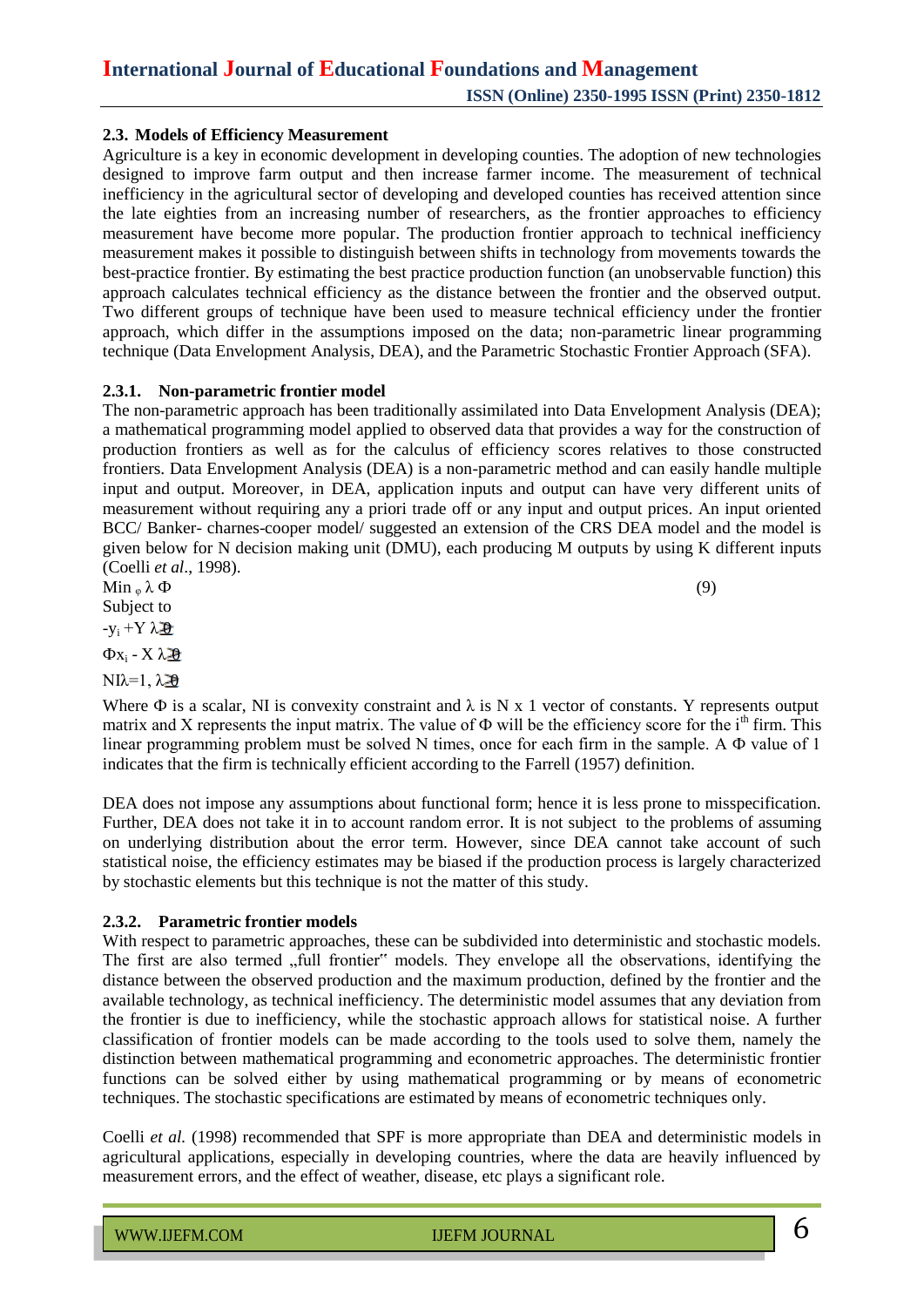#### **2.3.2.1. Deterministic models**

The parametric deterministic models used for measuring technical efficiency. We assume that production can be modeled as;

 $y_i = \alpha + \beta' x_i - u_i$  $x_i - u_i$  (10)

Where  $u_i \geq 0$  represents inefficiency and all variables are specified in logarithms. In this case,  $DF_i = \exp(-u_i)$  (11)

It is the Debreu-Farrell measure of technical efficiency. It is not necessary to restrict the production function to Cobb-Douglas. This functional form is chosen to be consistent with Aigner and Chu (1968) for convenience. Alternatively, the flexible Trans log production function, which is linear in the parameters, can be specified. This technique is considered deterministic because the stochastic component is completely generated by inefficiency and measurement error is assumed away. Following Greene (1980) the deterministic model can be estimated using OLS. In this case, the slope parameters are estimated consistently, but the intercept is biased. Greene shows that a consistent estimate of a can be obtained by shifting the OLS line upward so that the largest adjusted residual is zero. If the true error term is composed of a normally distributed noise term and a non-negatively distributed inefficiency term, then OLS is not maximum likelihood but still produces unbiased and consistent estimates of the slope parameters. Hence, there will be minor differences between the estimated slope parameters from the stochastic frontier and OLS regressions. Correcting the intercept from an OLS regression is only one deterministic approach. Aligner and Chu (1968) developed linear and quadratic programming alternatives. The deterministic specification, therefore, assumes that all deviations from the efficient frontier are under the control of some circumstances out of the agent"s control that can also determine the suboptimal performance of units. Regulatory-competitive environments, weather, luck, socioeconomic and demographic factors, uncertainty, *etc.,* should not properly be considered as technical efficiency. The deterministic approach does so, however. Moreover, any specification problem is also considered as inefficiency from the point of view of deterministic techniques. On the contrary, stochastic frontier procedures model both specification failures and uncontrollable factors independently of the technical inefficiency component by introducing a double-sided random error into the specification of the frontier model.

#### **2.3.2.2. Stochastic frontier model**

The stochastic frontier approach which was introduced by Meeusen and van den Broeck (1977) and Aigner *et al.* (1977), reversed the conventional belief that deviations from the production frontier are due to inefficiency of the producing units (i.e., factors under the control of the producers, which may not be true). Hence, stochastic estimations of technical efficiency incorporate a measure of random error, which is one component of the composed error term of a stochastic production frontier. This model acknowledges the fact that factors, which are outside the farmers" control, can also affect the level of output. So it made possible to find out whether the deviations in production from the frontier output is due to firm specific factors or due to external random factors.

The primary advantage of the stochastic frontier production function is that it enables one to estimate farm specific technical efficiencies. The measure of technical efficiency is equivalent to the production of the  $i<sup>th</sup>$  farm to the corresponding production value if the farm effect  $u_i$  were zero. However, the estimation of efficiency using stochastic method requires a prior specification of functional form and needs distributional assumptions (half-normal, gamma, truncated, etc.) for the estimation of U<sub>i</sub>, which cannot be justified given the present state of knowledge (Coelli, *et al*, 1998). The stochastic frontier production model incorporates a composed error structure with a two-sided symmetric term and a onesided component. The one-sided component reflects inefficiency, while the two-sided error captures the random effects outside the control of the production unit including measurement errors and other statistical noise typical of empirical relationships. Hence, stochastic frontier models address the noise problem that characterized early deterministic frontiers. Stochastic frontiers also make it possible to estimate standard errors and to test hypotheses, which were problematic with deterministic frontiers because of their violation of certain maximum likelihood (ML) regularity conditions (Schmidt, 1976).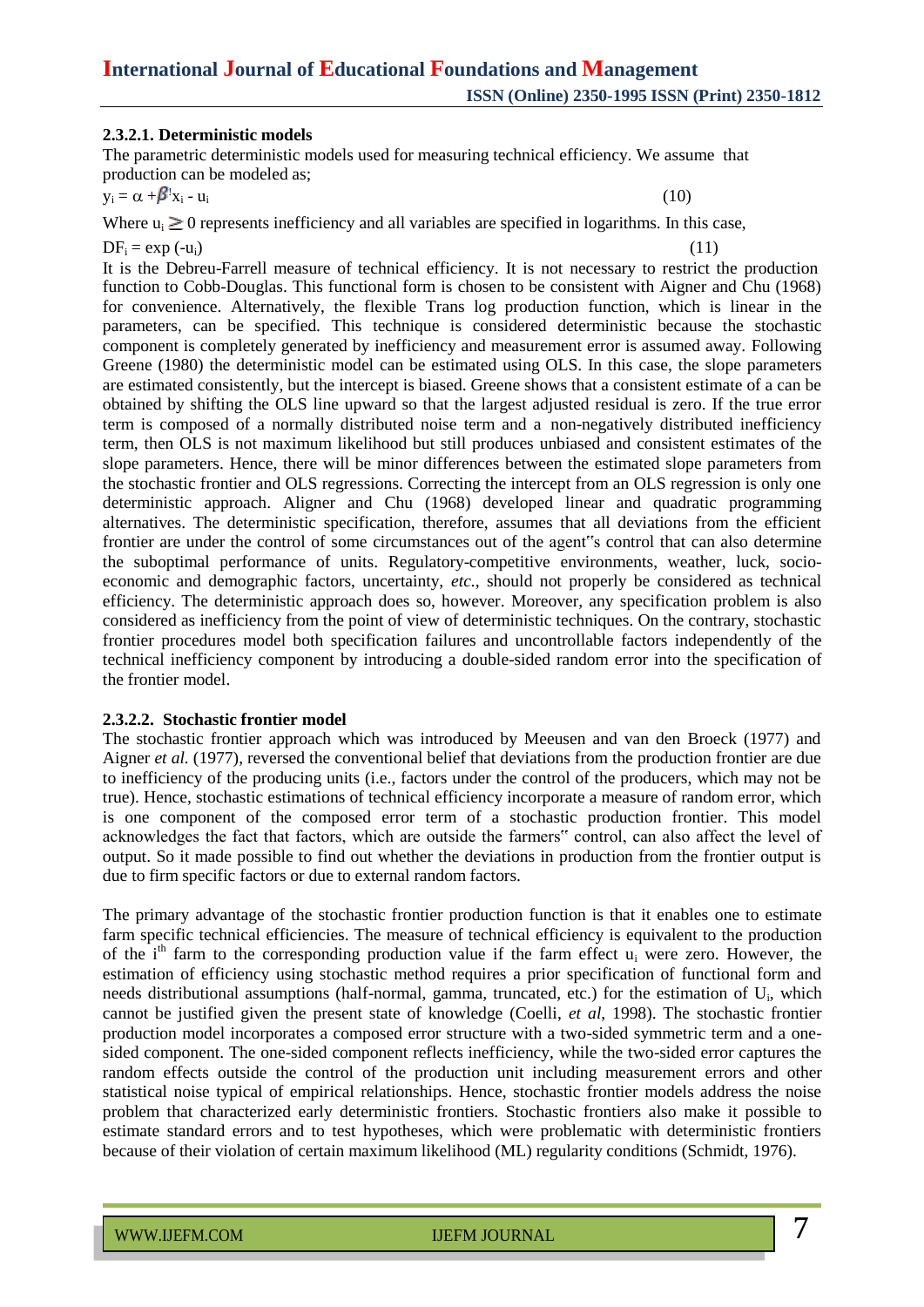In stochastic frontier method, technical efficiency is measured by estimating a production function. Different production functions such as Cobb-Douglas, Trans-log, Transcendental, and Quadratic etc. can be used to estimate the frontier. The Trans-log and Cobb-Douglas specifications are commonly used functional forms to estimate the frontier; but both have their merits and demerits. Therefore, the method avoids the imposition of unwarranted structures on both the frontier technology and the inefficiency component that might create distortion in the measurement of efficiency (Shafiq and Rehman, 2000). The choice is made on the basis of the variability of agricultural production, which is attributable to climatic hazards, and insect pests; Moreover, all information gathered on production is usually inaccurate since small farmers do not have updated data on their farm operations.

#### **2.4. Level and determinants of Technical Efficiency in Ethiopia**

In Ethiopia, a number of researches are conducted on efficiency of farmers in different regions using different models and different variables in order to measure and identify the level and sources of technical efficiency or inefficiency respectively.

Solomon (2012) measured the level of technical, allocative and economic efficiencies of wheat seed production and identified factors affecting them in Womberma Woreda of West Gojjam zone, Amhara National Regional State. Stochastic production frontier model was used to estimate technical, allocative and economic efficiency levels, whereas Tobit model was used to identify factors affecting efficiency levels. His results indicated that mean of TE, AE and EE of sample households were 79.9%, 47.7% and 37.3%, respectively. His result also showed that interest in wheat seed business and total income positively and significantly affects TE while total expenditure has a negative and significant effect. Education level and livestock ownership have a significant positive impact on AE and EE while participation in share cropping and total cultivated land have a significant negative effect on allocative and economic efficiencies, respectively.

Endrias *et al. (*2013) by applying DEA model that the average technical efficiency of maize production in Wolaita and Gamo Gofa Zones of Southern Nations, Nationalities and Peoples Region of Ethiopia was found to be about 0.40. This investigates that if the average farmer in the sample was to achieve the technical efficiency level of its most efficient counter-part, then the average farmer could realize 60 percent cost savings. This indicates that there was a substantial amount of technical inefficiency in maize production. However, about 7.26 percent of the DMUs operated at greater than 90 percent technical efficiency level in maize production and they also investigated by applying tobit model to show that farm size, use of hybrid maize variety, agro- ecology, oxen holding and consumption expenditure of households were highly significant in affecting the technical efficiency of smallholder maize producers.

Beyan *et al*. (2013) evaluated the technical efficiency of farm production of smallholder farmers in Girawa district. Cobb-Douglas production function was fitted using stochastic production frontier approach to estimate technical efficiency levels and to identify factors affecting efficiency levels of the sample farmers. His result showed that the mean technical efficiency of 81.5%. The discrepancy ratio  $(y)$ , which measures the relative deviation of output from the frontier level due to inefficiency, implied that about 75% of the variation in maize production was attributed to technical inefficiency effects. He also found that education, livestock holding, extension contact, farmer"s training, cultivated area and participation to irrigation were found to determine technical efficiencies of farmers positively while social status had negative relationship with technical efficiency.

Dawit *et al* (2013) estimate a distance function of grain production using generalized method of moments that enabled them to accommodate multiple outputs of farmers as well as address the endogeneity issues that are related with the use of distance functions for multi-output production. They used a panel data set of Ethiopian subsistence farmers, and found that the most important factors determining farmers' efficiency in Ethiopia are having access to the public extension system, participation in off-farm activities, participation in labor sharing arrangements, gender of the household head, and the extent to which farmers are forced to produce on marginal and steeply sloped plots.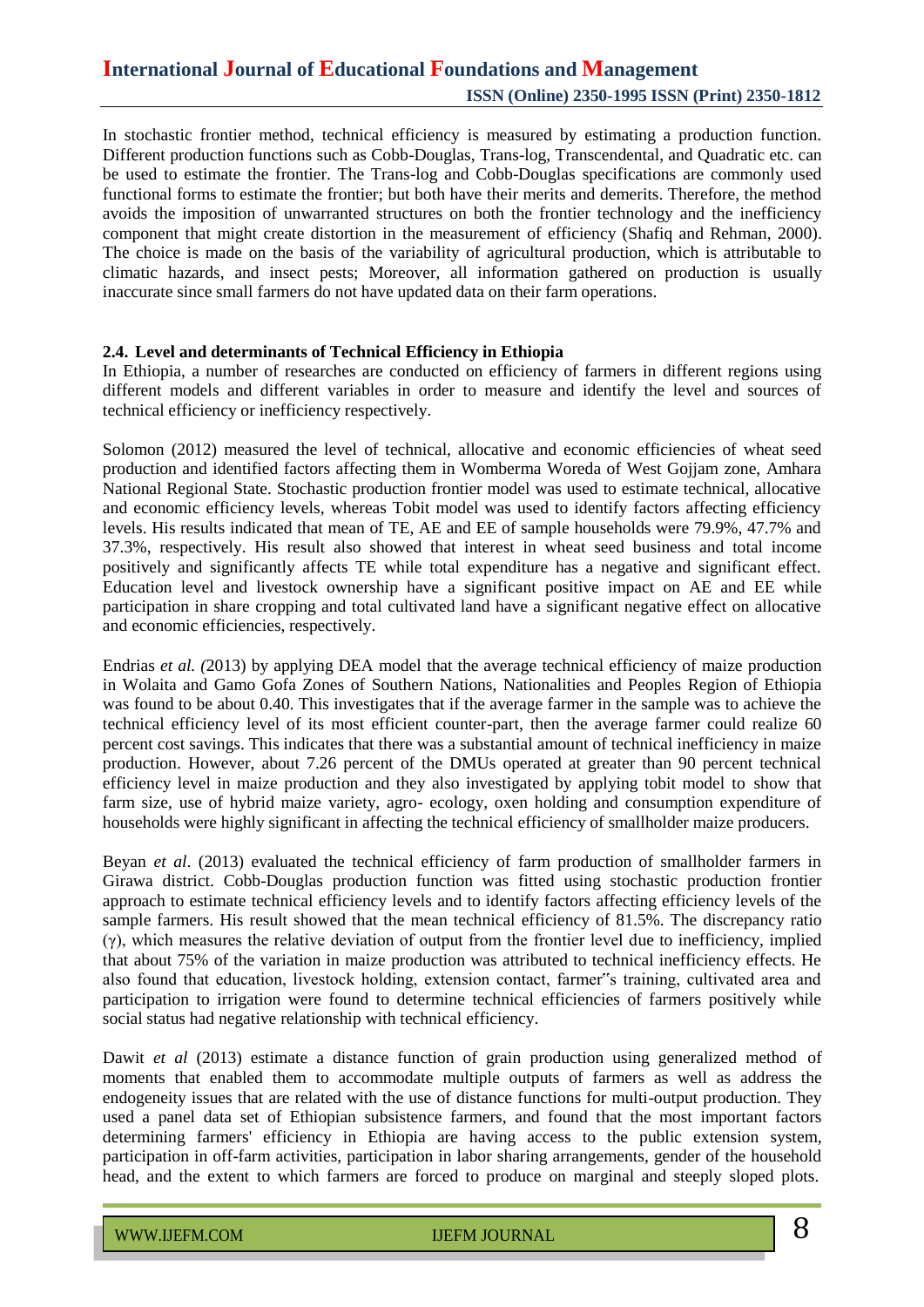According to their study, farmers in Ethiopia are producing less than 60 percent of the most efficient farmers, on average. Moreover, the annual technical change between 1999 and 2004 is about one percent while annual efficiency change during the same period is insignificant.

Wondimu and Hassen (2014) The Stochastic Production Frontier (SPF) was employed to determine technical efficiency in maize production of smallholder farmers in Dhidhessa district. From their result, the estimated gamma parameters indicated that 73% of the total variation in maize output was due to technical inefficiency. The average technical efficiency was 86% while return to scale (RTS) was 0.96 %. Based on the results, it was concluded that there existed scope for increasing maize output by 14 percent through efficient use of existing resources. Their result also indicated that area allocated under maize and chemical fertilizers appeared to be significantly influencing maize production at 1 percent probability level and The marginal effect of inefficiency variables such as age, improved seed, labor availability, training were affect positively and significant. On the other hand number of livestock, market distance, and interaction of education and off farm income were affect negative and significant

Tefera *et al*. (2014) used the Cobb Douglas stochastic production frontier to analyze the technical efficiency in *teff* production in the Raya Alamata district. From his result Fertilizer application rate has contributed positively and significantly to *teff* production, indicating that there is a possibility to increase *teff* production by increasing fertilizer application rate. Education of the household has significant positive contribution to *teff* production indicating that there is scope for increasing *teff* production by improvement the education level of the farmers. The inefficiency in *teff* production was due to sowing of poor quality seed year after year and large operational farm size.

Solomon (2014) used the SPF model together with the inefficiency parameters to identify factors affecting level of technical efficiency and the study shown that age of the household head measured in years was found to be the determinant of technical inefficiency negatively and significantly. Alternatively, age has a positive and significant effect on TE of *teff* production. The inefficiency effect analysis for major crop production shown that education, participation in soil and water conservation activities, poverty status and adoption of improved seed are the major determinants. Off-farm income of the household head was found to affect technical inefficiency in *Teff* production positively, contrary to this age of household head, slop and TLU were found to affect negatively.

Awol (2014) used SPF to Analysis Economic efficiency of rain-fed wheat producing farmers in north eastern Ethiopia: the case of Albuko district**.** His result indicated that the mean indices of allocative and economic efficiency varying widely, with an average of 42.7% and 31.65%. The study found that sex of the household heads, land fragmentation, fertility status of land, slope, credit use, and training obtained and oxen numbers contributed significantly and positively to TE, while it has inverse related with farm size. The allocative and economic efficiency of the farm household was positively and significantly affected by sex of the household heads, frequency of extension use, oxen number, family size, distance of wheat crop from residence, slope and training shows that these variables determine the level of efficiency positively. On the contrary, age of the household heads and number of livestock unit have inverse related with allocative and economic efficiency level of the farmers in the area.

In Yami *et al* (2014), a Translog production function approach was used to investigate the Source of technical inefficiency of smallholder wheat farmers in selected waterlogged areas of Ethiopia. Their result indicated that the mean technical efficiency of wheat farms of 0.55 and access to input and output market has a positive effect on efficient wheat production thereby integration of improved wheat production with the input and output market plays a significant role in enhancing the technical efficiency of wheat producer farmers. Thus provision of input (improved seeds, fertilizer, pesticides herbicides and fungicides) and output market facilities raises farmers" wheat production efficiency level.

Ahmed *et al* (2014) used a Cobb-Douglas stochastic frontier production analysis approach with the inefficiency effect model to analyze the technical efficiency in maize production of smallholder farmers in central rift valley of Ethiopia. Their result shows that the mean technical efficiency of the farmers in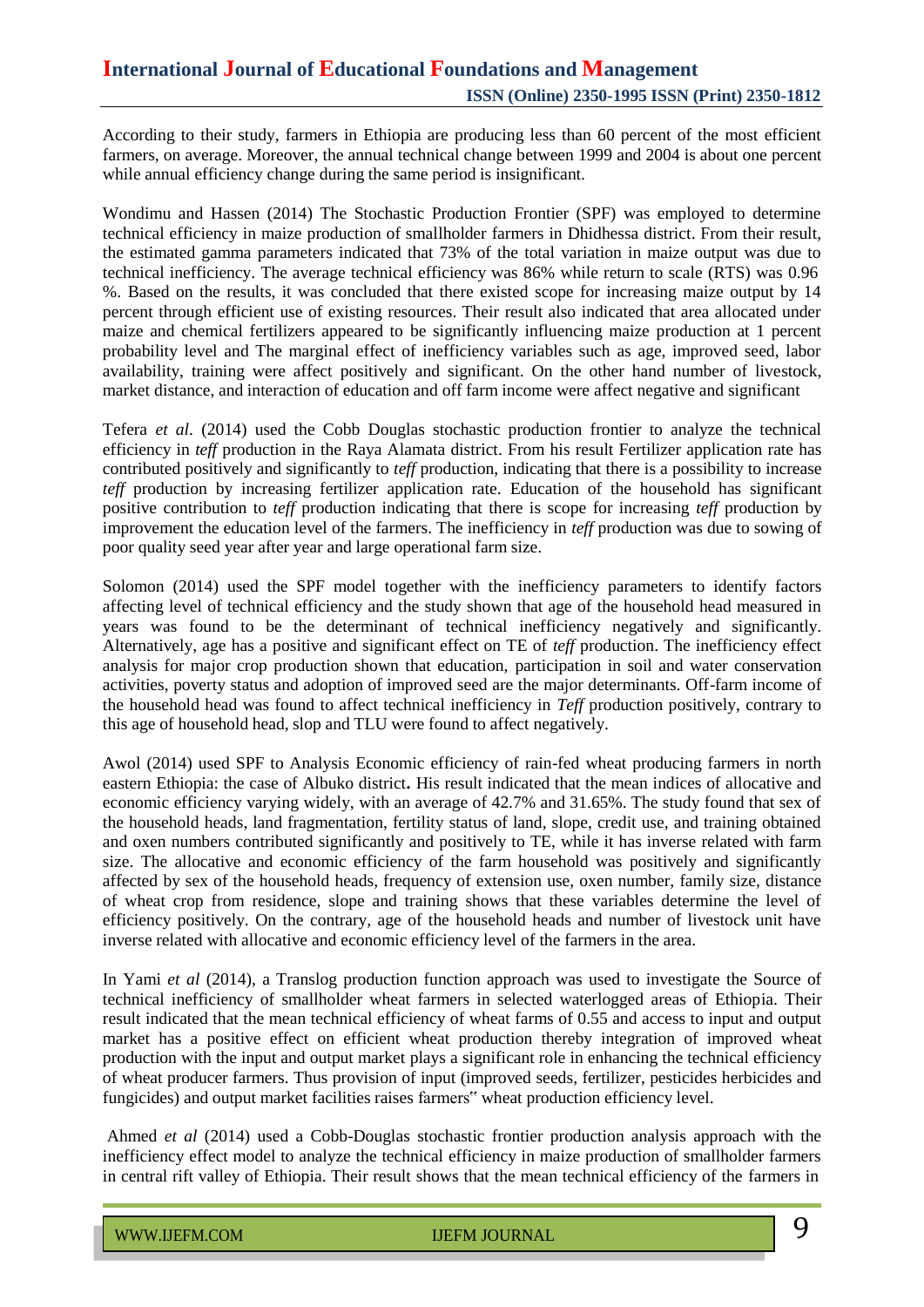the production of maize as 88 percent. The estimated stochastic production frontier (SPF) model indicates that DAP fertilizer, Area, Labor, seed and oxen as significant determinants of maize production level. The estimated SPF model together with the inefficiency parameters shows that frequency of extension contact, access to credit and number of weeding positively and significantly determining the technical efficiency level and family size distance to market negatively and significantly determined technical efficiency level of the farmers in maize production in the study area.

Getachew and Bamlak (2014) used a stochastic frontier approach to analyzed technical efficiency of small holder maize growing farmers of Horo guduru wollega zone. Their result indicated inefficiency in the production of maize in the study area. The relative deviation from the frontier due to inefficiency was 85 percent. The average estimated technical efficiency for smallholder maize producers ranges from 0.06 to 0.92 with a mean technical efficiency of 0.66 (66%). The analysis also reveals that the educational level of the farmer, age of household head, land fragmentation, extension services, engagement in off-farm/non-farm activities, and total land holding of the farmer are the major socioeconomic factors influencing farmers" technical efficiency and maize output.

Bachew *et al* (2015) conducted smallholder *teff* productivity and Efficiency analysis in High-Potential Districts of Ethiopia. They applied data envelopment analysis to measure smallholder *teff* producers' relative productivity and efficiency. Their result indicated that sex , education level, household size, area, tropical livestock unit and production information positively affected total factor productivity and efficiency and age, number of crops household cultivated, average area of plots household cultivates , average distance between plots and household participation are negatively affect total factor productivity and efficiency.

Hailemaraim (2015) used a Cobb-Douglas stochastic frontier production analysis approach with the inefficiency effect model to simultaneously estimate technical efficiency and identify the determinants of efficiency variations among *Teff* producer farmers in Bereh District. From his result maximum likelihood parameter estimates showed that *Teff* output was positively and significantly influenced by area, fertilizer, labor and number of oxen. The estimated mean level of technical efficiency of *Teff* producers was about 72 percent. His result also indicated that Fertility status of the farm, off-farm occupation; education, credit service, and extension contact determining technical efficiency positively and significantly. However, age of the household head, family size, number of farm plot, and total farm size were found to reduce farmers" technical efficiency.

Wudineh and endrias (2016) employed the stochastic frontier and translog functional form with a onestep approach to assess efficiency and factors affecting efficiency in wheat production. From their result the maximum likelihood estimates for the inefficiency parameter depicted that most farmers in the study area being not efficient. The mean technical efficiency was found to be 57%. Factors such as sex, age and education level of the household head, livestock holding, group membership, farm size, fragmentation, tenure status and investment in inorganic fertilizers affected efficiency positively and distance to all weather roads negatively affected. The finding implies presence of an opportunity to improve technical efficiency among the farmers by 43% through gender-sensitive agricultural intervention, group approach extension, and attention to farmers" education, scaling out of best farm practices.

Hassen (2016) employed SPF to measure the level of technical efficiency and identify its determinants in wheat crop for smallholder farmers in south Wollo Zone, Ethiopia. his result showed that the average technical efficiency of wheat production in the study area was 79 percent indicating a good potential for increasing wheat output by 21 percent with the existing technology and levels of inputs. His econometric results of stochastic production function indicated area, seed, fertilizer, man days and oxen days positively affecting the technical efficiency.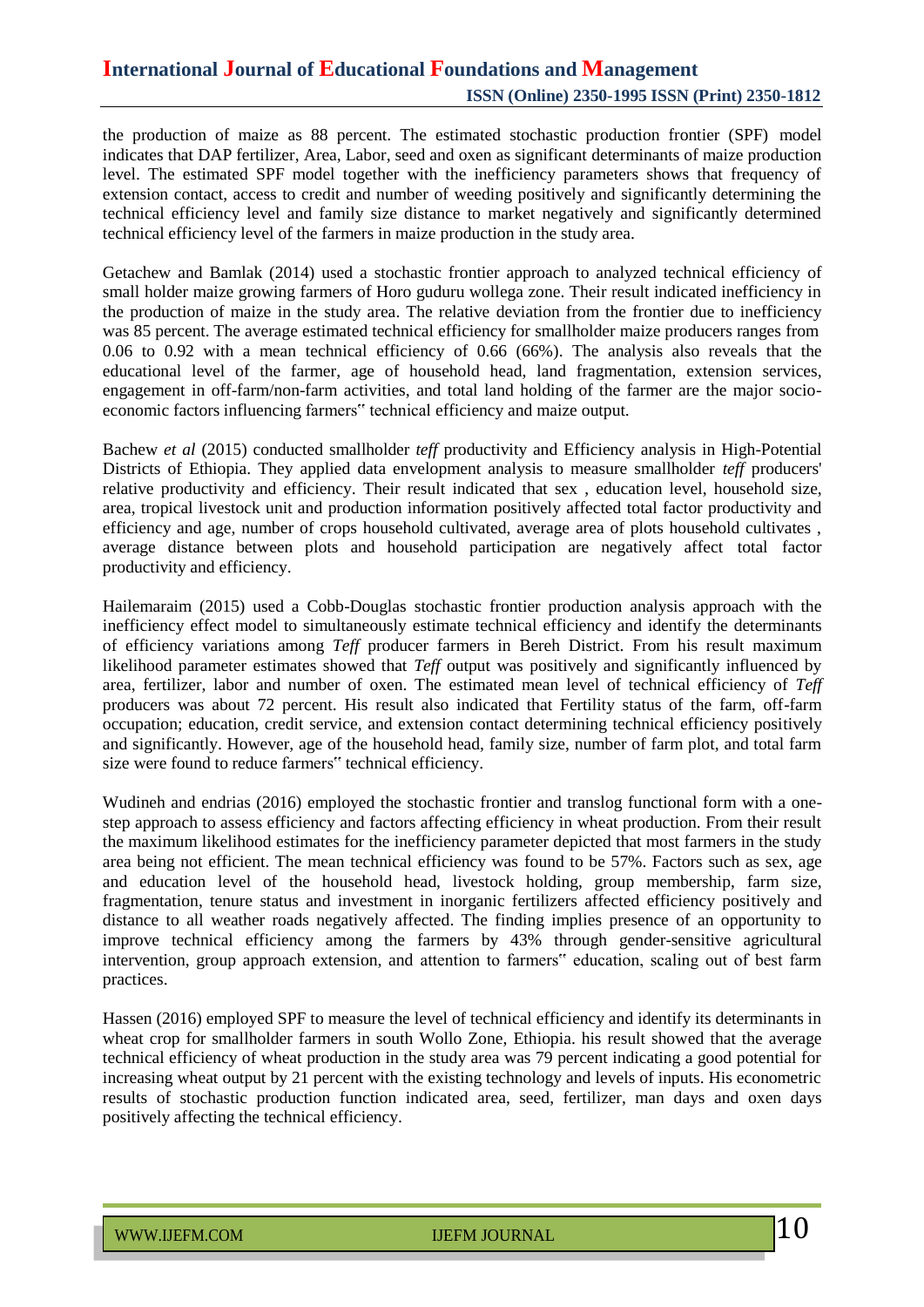# **International Journal of Educational Foundations and Management**

**ISSN (Online) 2350-1995 ISSN (Print) 2350-1812**

#### **3. SUMMERY AND CONCLUSION**

The major grain crops grown in Ethiopia are *teff*, wheat, maize, barley, sorghum, and millet. Out of the total grain production, cereals account for roughly 60% of rural employment and 80% of total cultivated land. In the crop production sub-sector, cereals were the dominant food grains. The major crops occupy over 8 million hectares of land with an estimated annual production of about 12 million tons. The potential to increase productivity of these crops is very high as it has been demonstrated and realized by recent extension activities in different parts of the country. However, population expansion, current low productivity due to lack of technology transfer and decreasing availability of arable land are the major contributors to the current food shortage in Ethiopia. Various staple crops dominate different parts of Ethiopia; however, *teff* is either the principal staple or among the most consumed crops in almost all parts of the country. Moreover, the demand for *teff* is elastic with respect to income.

Reducing inefficiency (increasing efficiency) is the best way to enhance productivity. Inefficiency is the inability of the farm to produce maximum possible output with a given bundle of inputs. Different studies have indicated that the existence of inefficiencies in the agricultural sector of Ethiopia. The efficiency level is different from farmer to farmer and place to place. This indicates the possibility of increasing productivity by improving efficiency without increasing the resources base or developing new technologies

The primary objective of this seminar was to review determinants and level of technical efficiency of *teff* production system in Ethiopia. This was achieved by reviewing the efficiency of smallholder *teff* farmers and identifying the determinants of technical efficiency.

The review result suggests that DEA and SPF models are used to estimate level of technical efficiency and identify determinants of technical efficiency, and amount of output and efficiency in the utilization of production input could be obtained significantly by paying more attention to the determinants of technical efficiency. Some of the areas which demand more attention were availability of improved seed and adoption of recommended management practices of farmers in *teff* cultivation. In addition Income level, education level, livestock holding, extension contact, training, participation in irrigation, labor availability, fertilizer, participation in soil and water conservation, off/non-farm occupation, sex of the household, fertility status of land, credit availability, man day, oxen day, pesticides, herbicides, access to input and output market, number of weeding, family size, group membership, Households` expenditure, farm size, participation in share cropping, social status, age of the household, slop of the farm, number of crops cultivated by the households, distance of market, distance of farm from household residence and land fragmentation are found to affect level of farmers" technical efficiency. These factors can either affect efficiency positively or negatively and most of those factors are location specific. That is, a factor which has positive impact on technical efficiency at a particular locality at one time was found to appear with the opposite effect or become irrelevant in another locality. It follows from these findings that we cannot identify universally defined factors either hindering or enhancing or not affecting technical efficiency of farmers. Therefore, undertaking studies on farm households" efficiencies in different localities help the policy makers and other development workers to design and implement an appropriate policy intervention. It was also indicated that a number of factors can affect the efficiency level of farmers, but these factors are not equally important and similar in all places at all time. A decisive factor in one place at certain time may not necessarily be a significant factor in other places or even in the same places after some time. Therefore, policy implications drawn from some of the above empirical works may not allow in designing area specific policies to be compatible with its socio-economic as well as agro-ecologic conditions. Moreover the level of technical efficiency of *teff* production in Ethiopia falls on between 55% and 90% indicating a good potential for increasing *teff* output by 10%-45% with the existing technology and levels of inputs.

#### **Abbreviations**

GDP; Gross Domestic Production; NBE: National Bank of Ethiopia; OLS: Ordinary Least Square; SFA: Stochastic Frontier Analysis; SPF: Stochastic Production Frontier; TE: Technical Efficiency ; TLU: Total Livestock Unit; UN: United Nations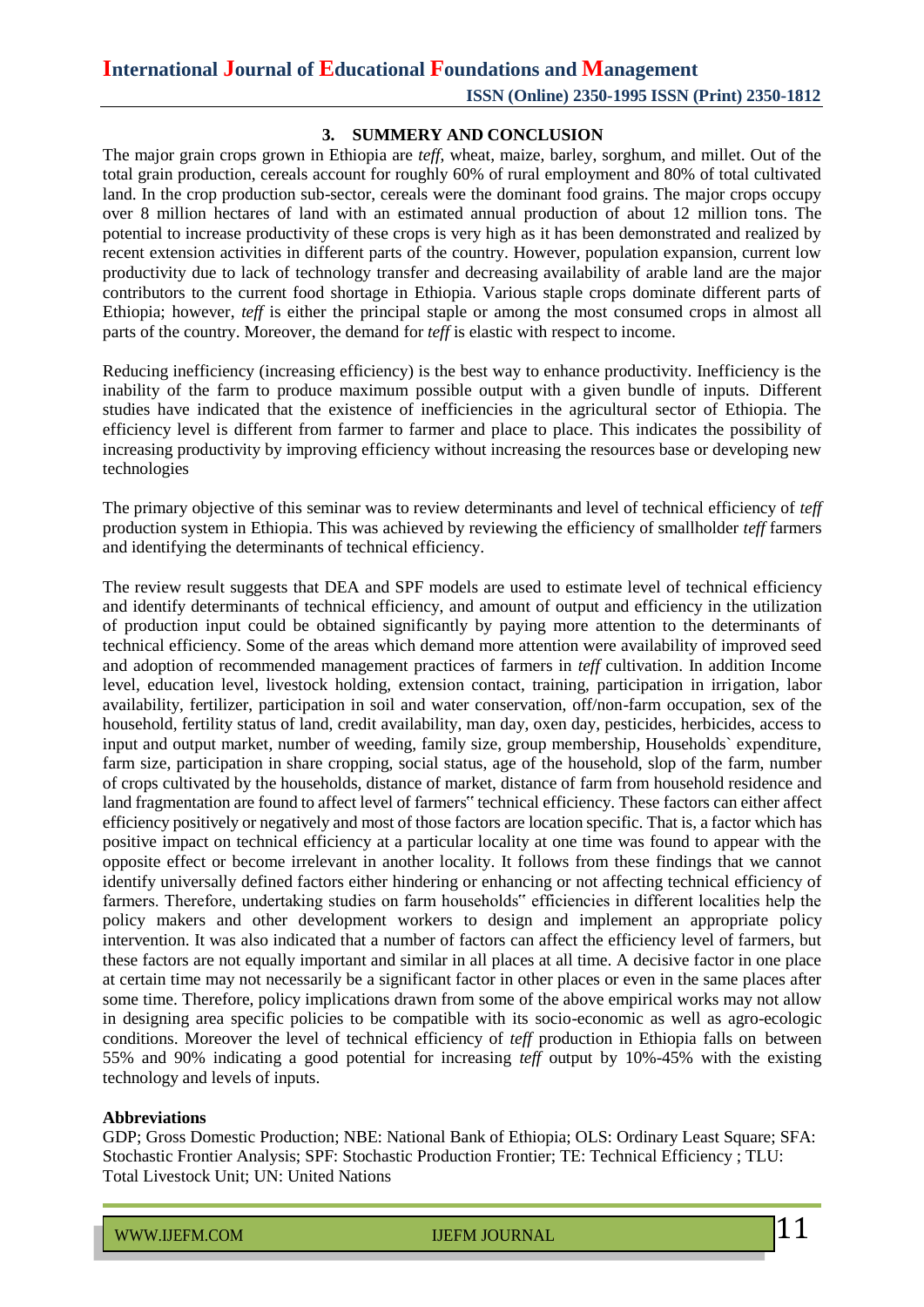#### **4. REFERENCE**

- 1. Abu, T. and Quintin, G. 2013. Ethiopia Grain and Feed Annual Report. [Internet]. Report Number: ET1301. Available from:
- a. [http://gain.fas.usda.gov/Recent%20GAIN%20Publications/Grain%20and%20Feed%20Annual](http://gain.fas.usda.gov/Recent%20GAIN%20Publications/Grain%20and%20Feed%20Annua)\_A ddis%20Ababa\_Ethiopia\_4-17-2012.pdf [Accessed 09 December 2013].
- 2. Aigner, D.J. and S.F. Chu. 1968. On Estimating the Industry Production Function. *The American Economic Review*, 58(4): 826-839.
- 3. Aigner, D.J., C.A.K, Lovell and P. Schmidt. 1977. Formulation and Estimation of Stochastic Frontier Production Function Models. *Journal of Economics,* 6: 21-37.
- 4. Alemu MD, Tegegne B, Beshir H (2018). Technical Efficiency in Teff (Eragrostisteff) Production: The Case of Smallholder Farmers in Jamma District, South Wollo Zone, Ethiopia. *Journal of Agricultural Economics and Rural Development*, 4(2): 513-519.
- 5. Awol Ahmed. 2014. Economic Efficiency Of Rain-Fed Wheat Producing Farmer"s In North Eastern Ethiopia. MSc Thesis Presented to School of Graduate Studies of Haramaya University, Haramaya, Ethiopia.
- 6. Bachewe, F.N., Koru, B., and Taffesse, A.S. (2015). Cereals Productivity and its Drivers: The case of Ethiopia. *IFPRI/ESSP II Working Paper 74,* International Food Policy Research Institute, Addis Ababa, Ethiopia.
- 7. Battese, G.E. and T.J. Coelli. 1993. A stochastic frontier production function incorporating a Model for Technical Inefficiency effects: Department of Economics University of New England.
- 8. Battese, G.E. and T.S. Coelli. 1995. Model for Technical Efficiency Effects in a stochastic frontier Production function for panel data. *Empirical Economics*, 20: 325-332.
- 9. Beyan Ahmed, Jema Haji and Endrias Geta. 2013. Analysis of farm households' technical efficiency in production of smallholder farmers: the case of Girawa District, Ethiopia. *Journal of Agriculture and Environmental Science*, 13(12): 1615-1621.
- 10. Coelli, T., D.S.P. Rao and G.E. Battese. 1998. Introduction to Efficiency and Production Analysis. Kluwer Academic Publisher, USA.
- 11. Coelli, T. 1996a. A guide to FRONTIER version 4.1: a computer program for frontier production function estimation. CEPA Working Paper 96/07, Department of Econometrics, University of New England, Armidale, Australia.
- 12. Coelli, T.J. 1995. Recent development in Frontier Modeling and Efficiency Measurement. *Australian Journal of Agricultural Economics,* 39(3):219-245.
- 13. CSA (Central Statistical Agency). 2011a. Agriculture in figures, on key finding of the 2008/09- 2010/11 agricultural sample surveys for all sectors and seasons.
- 14. CSA (Central Statistical Agency). 2011/12. Population size by Age, Area and Density by Region, Zone and District.
- 15. CSA (Central Statistical Agency). 2015. Agricultural sample survey. Addis Ababa, Ethiopia.
- 16. Central Statistical Agency. 2005a, 2006a...2014a. *Agricultural Sample Survey: 2004/5, 2005/6... 2013/14 (1997, 1998... 2006 E.C.) Volume IV: Report on Land Utilization (Private Peasant Holdings, Meher Season).* Addis Ababa, Ethiopia.
- 17. Dawit, K.M., Jerey, H.D. and Esendugue, G.F. 2013 Productivity and Efficiency of Small Scale Agriculture in Ethiopia. [Internet]. Southern Agricultural Economics Association (SAEA) Annual Meeting, Orlando, Florida, 3-5 February 2013. Available from:
- 18. [http://ageconsearch.umn.edu/bitstream/143038/2/Productivity\\_Small\\_Scale\\_Agriculture](http://ageconsearch.umn.edu/bitstream/143038/2/Productivity_Small_Scale_Agriculture) SAEA2013\_Mekonnen\_Dorfman\_Fonsah\_Submitted.pdf [Accessed 09December 2013].
- 19. Dorosh, P., Robinson, S., and Thurlow, J. 2015. *Implications of Agricultural Productivity Growth for Structural Change and Employment in Ethiopia*. Paper presented at the EDRI-IFPRI Seminar, Addis Ababa, Ethiopia.
- 20. Endrias Geta, Ayalneh Belay, Belay Kasa and Eyasu E. 2013. Productivity and efficiency analysis of smallholder maize producers in southern Ethiopia. D. Agricultural Economics, Haramaya University, Haramaya, Ethiopia.
- 21. Fantu Nisrane Bachewe, Bethlehem Koru, and Alemayehu Seyoum Taffesse. 2015. Smallholder Teff Productivity and Efficiency: Evidence from High-Potential Districts of Ethiopia. A paper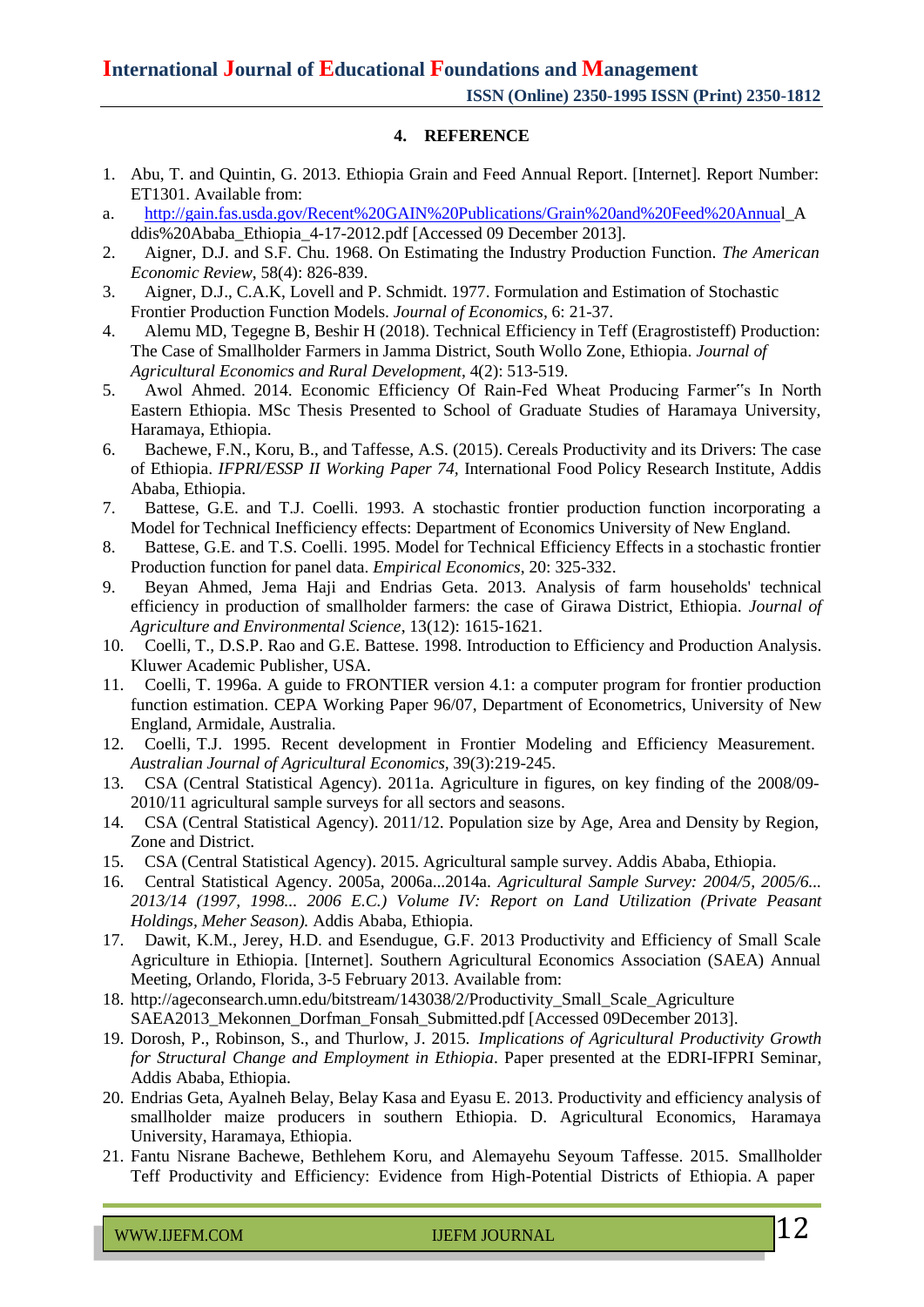presented at the 29th International Conference of Agricultural Economists in *Milan* 8-14 August 2015.

- 22. Farrell, M.J. 1957. The measurement of productive efficiency. *Journal of Royal Statistical Society*, Series A, 120: 253-290.
- 23. Getachew Magnar Kitila and Bamlak Alamirew Alemu, 2014. Analysis of Technical Efficiency of Small Holder Maize Growing Farmers of Horo Guduru Wollega Zone in Ethiopia. *Science, Technology and Arts Research Journal, July-Sep 2014, vol.3 (3): pp.204-212*.
- 24. Getahun Gemechu Abebe. *2014.* Off-Farm Income and Technical Efficiency of Smallholder Farmers in Ethiopia. Agricultural Food and Environmental Policy Analysis (AFEPA) Degree thesis No 862 · ISSN 1401-4084, Uppsala 2014.
- *25.* Greene, W.H. 1980. Maximum Likelihood Estimation of Econometric Frontier Function. *Journal Econometrics,* 13:27-56*.*
- 26. Greene, W.H. 1990. On the Estimation of a Flexible Frontier Production. *Journal of Econometrics, 13: 101-115*.
- 27. Greene, W. H. 2003. Econometric Analysis. 5th edition. Macmillan, New York, pp 1083.
- 28. Hailemaraim Leggesse. 2015. Technical Efficiency in *Tef* Production: The Case of Bereh District of Ethiopia. MSc Thesis Presented to School of Graduate Studies of Haramaya University, Haramaya, Ethiopia.
- 29. Hassen Beshir. 2016. Technical Efficiency Measurement and Their Differential in Wheat Production: The Case of Smallholder Farmers in South Wollo. *International Journal of Economics, Business and Finance, Vol. 4, No. 1, January 2016, pp. 1-16*, Available online at <http://ijebf.com/>
- 30. Meeusen, J. and V. D. Broeck. 1977. Efficiency estimation from Cobb Douglas production Functions with composed error. *International Economic Review*, 18: 435-444.
- 31. Musa H. Ahmed, Lemma Z., Endrias G. (2014). technical efficiency of maize producing farmers in Arsi Negelle, Central rift valley of Ethiopia. *Journal of Agriculture & Forestry, Vol. 60(1), pp.157- 167, 2014*, Podgorica.
- 32. National Bank of Ethiopia. (2014). *Annual Report 2013-2014*. Addis Ababa: NBE.
- 33. Palmer, S. and Torgerson, D.J. 1999. Definitions of efficiency. [Internet].318(7191): pp 1136. Available from DIO: 10.1136/bmj.318.7191.1136. [PMC free article] Available from: <http://www.ncbi.nlm.nih.gov/pmc/articles/PMC1115526/> [Accessed 26 November 2013].
- 34. Sankhayan, P.L. 1988. Introduction to the Economic of Agricultural Production. Prentice Hall of India Pvt. Limited. India.
- 35. Schmidt, P. 1976. On the statistical estimation of parametric frontier production functions. Rev. Econ. Stat. 58, 238–239.Michigan state university, USA.
- *36.* Shafiq, M. and T. Rehman. 2000. The Extent of Resource Use Inefficiencies in Cotton Production in Pakistan Punjab: An Application of Data Envelopment Analysis. *Agricultural Economics Journal, 22:321-330.*
- 37. Solomon Bizuayehu. 2012. Economic Efficiency of Wheat Seed Production: The Case of Smallholders in Womberma Woreda of West Gojjam Zone. Msc Thesis presented at School of Graduate Studies Haramaya University, Haramaya, Ethiopia.
- 38. Solomon Bizuayehu. 2014. Technical efficiency of major crops in Ethiopia: Stochastic frontier model. Academic Journal of Agricultural Resource, 2(6): 147-153.
- *39.* Tefera Kebeda, Gebremeskel Berhane and Menasbo Gebru. 2014. Technical efficiency in teff production by small scale farmers in Tigray. *International journal of research, vol.4.*
- 40. United Nations Population Division. 2014. *World Urbanization Prospects: The 2014 Revision, CD-ROM Edition*. Department of Economic and Social Affairs, Washington D.C.
- *41.* Wondimu Tesfaye and Hassen Beshir. 2014. Determinants of Technical Efficiency in Maize Production: The Case of Smallholder Farmers in Dhidhessa District of Illuababora Zone, Ethiopia. *Journal of Economics and Sustainable Development, 5(12): 274-284.*
- 42. Wondimu Tesfaye, Hassen Beshir and S.P.R.Chaurasia. 2014. Determinants of Technical Efficiency in Maize Production: The Case of Smallholder Farmers in Dhidhessa District, Illubabor Zone, Ethiopia. Published at proceeding of the 11th international conference of the Ethiopian economics Association, July 2014.
- 43. Worku, I. B. Minten and A. Seyoum Taffesse. 2014. Patterns and Determinants of Teff